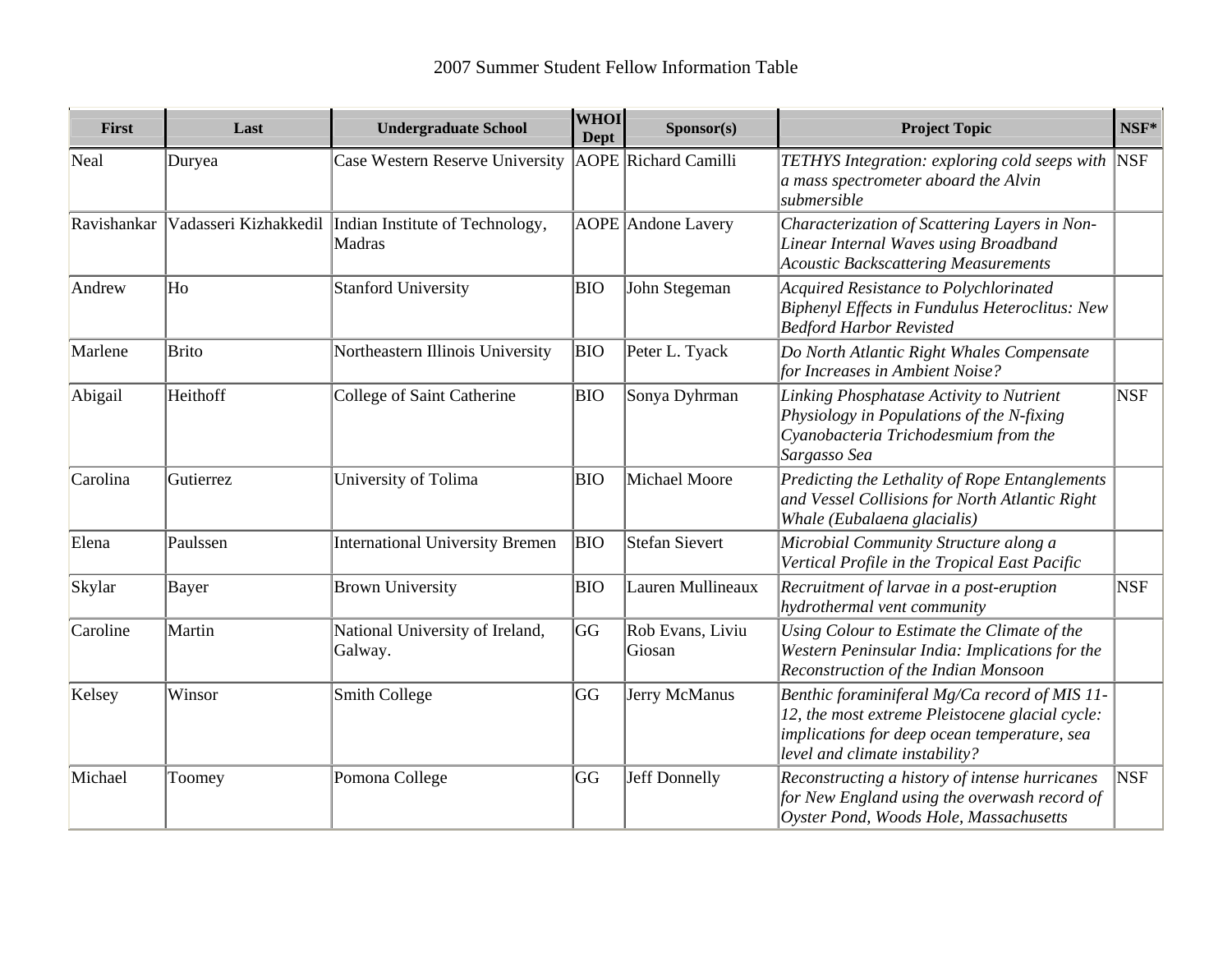| First     | Last        | <b>Undergraduate School</b>                    | <b>WHOI</b><br><b>Dept</b> | Sponsor(s)                        | <b>Project Topic</b>                                                                                                                                                                                                                                        | $NSF^*$    |
|-----------|-------------|------------------------------------------------|----------------------------|-----------------------------------|-------------------------------------------------------------------------------------------------------------------------------------------------------------------------------------------------------------------------------------------------------------|------------|
| Sreeja    | Nag         | Indian Institute of Technology,<br>Kharagpur   | GG                         | Steven                            | Pablo Canales, Ralph <i>Part A: Waveform Tomography and its</i><br>application to Marine Seismic Refraction Data<br>Part B: Using the IODP Expedition 312<br>Vertical Seismic Profile to investigate sub-<br>basement reflections in Multi-Channel Profiles |            |
| Dorene    | Nakata      | <b>Carleton College</b>                        | GG                         | <b>Adam Soule</b>                 | Mapping Volcanism and Tectonism of the Lucky $\vert$ NSF<br>Strike Segment (MAR, 37°N)                                                                                                                                                                      |            |
| Sarah     | Hale        | Smith College                                  | GG                         | Daniel Fornari                    | Submarine Volcanic Morphology of the East<br>Pacific Rise, 9-10°N                                                                                                                                                                                           |            |
| Nicholas  | Ward        | <b>UC San Diego</b>                            | MCG                        | Dan Repeta                        | Fate and composition of Dissolved Organic<br>Carbon in Arctic river water                                                                                                                                                                                   | <b>NSF</b> |
| Jessica   | Fitzsimmons | <b>Boston University</b>                       | MCG                        | <b>Matt Charette</b>              | Uranium Geochemistry in Contrasting<br>Subterranean Estuaries                                                                                                                                                                                               | <b>NSF</b> |
| Angus     | Logan       | University of Cambridge                        | MCG                        | Ken Sims, Ken<br><b>Buesseler</b> | <b>Uranium-238 Concentrations in Seawater</b>                                                                                                                                                                                                               |            |
| Andreia   | Da Costa    | <b>Rutgers University - Newark</b><br>College  | <b>MCG</b>                 | Liz Kujawinski                    | <b>Effects of Grazers and Periodic Substrate</b><br>Addition on Groundwater Microorganisms.                                                                                                                                                                 |            |
| Elizabeth | Boatman     | <b>Beloit College</b>                          | <b>MCG</b>                 | Olivier Rouxel,<br>Laura Robinson | Extraction and Analysis of Selenium Isotopes in<br><b>Natural Samples</b>                                                                                                                                                                                   |            |
| DeAnna    | McCadney    | Western Kentucky University                    | MCG                        | Ken Buesseler, Matt<br>Charette   | New Developments in the 4-L Technique for<br>Quantifying Thorium-234 in Seawater and<br>Applications to Particle Flux in the Bering Sea                                                                                                                     |            |
| Meredith  | Praamsma    | Hope College                                   | <b>MCG</b>                 | Chris Reddy                       | Analysis of Radiocarbon Content in Salt<br><b>Marshes</b>                                                                                                                                                                                                   | <b>NSF</b> |
| Carolyn   | Clarkin     | <b>Bucknell University</b>                     | <b>MPC</b>                 | Hauke Kite-Powell                 | Economic Benefits of QuikSCAT Information<br>for the Maritime Container Shipping Industry                                                                                                                                                                   |            |
| Lara      | Polansky    | University of Miami                            | <b>MPC</b>                 | Porter Hoagland                   | Determinign the Role of Karenia brevis Blooms<br>in Emergency Department Respiratory<br>Diagnoses Admissions in Sarasota County,<br>Florida                                                                                                                 |            |
| Orianna   | DeMasi      | <b>Western Connecticut State</b><br>University | PO                         | <b>Steve Lentz</b>                | Understanding the Tides South of Martha's<br>Vineyard                                                                                                                                                                                                       |            |